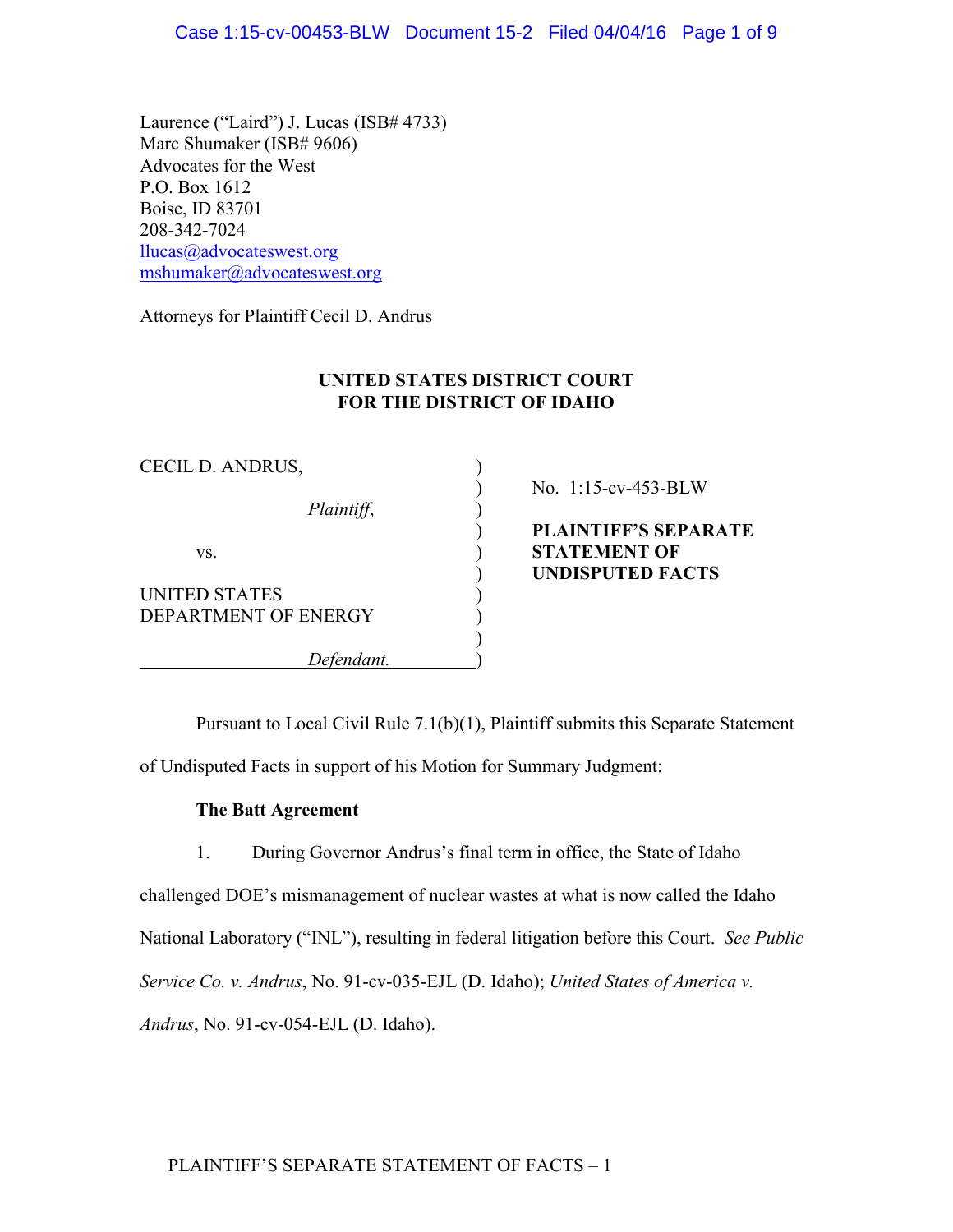#### Case 1:15-cv-00453-BLW Document 15-2 Filed 04/04/16 Page 2 of 9

2. In 1995, the State of Idaho, through Governor Philip Batt (who succeeded Governor Andrus) and Idaho Attorney General Alan Lance executed a settlement agreement with the U.S. Department of Energy ("DOE") and the U.S. Navy (the "Batt Agreement") to resolve the INL litigation, which governs the treatment and removal of nuclear waste at INL through the year 2035. *See* 1995 Settlement Agreement (*Docket No. 11-5, Ex. A*).

3. Paragraph D.2.e of the Batt Agreement prohibits (with one exception not relevant here) any shipments of spent nuclear fuel ("SNF") from commercial power plants to INL, until a permanent storage facility has been established outside of Idaho. *Id.* at 4.

4. On January 6, 2011, current Idaho Governor C.L. "Butch" Otter and Idaho Attorney General Lawrence Wasden executed a Memorandum of Agreement (the "2011 MOA") with DOE, which agreed that DOE could seek – and the Idaho officials might grant – a waiver of paragraph D.2.e to allow future shipments of "research quantities" of commercial spent nuclear fuel to INL. *See* "Memorandum of Agreement Concerning Receipt, Storage, and Handling of Research Quantities of Commercial SNF at the INL" (*Docket No. 11-5, Ex. B*). The MOA was signed by Richard B. Provencher, manager of DOE's Idaho Operations Office. *Id.* at 5.

5. In December 2014, pursuant to the 2011 MOA, DOE requested "conditional approval" from Governor Otter and Attorney General Wasden for a waiver of paragraph D.2.e. of the Batt Agreement to allow two proposed shipments of commercial spent nuclear fuel to the INL. *See* Letter from DOE Manager Richard Provencher to Governor Otter, Dec. 16, 2014 (*Docket No. 11-5, Ex.C*). The letter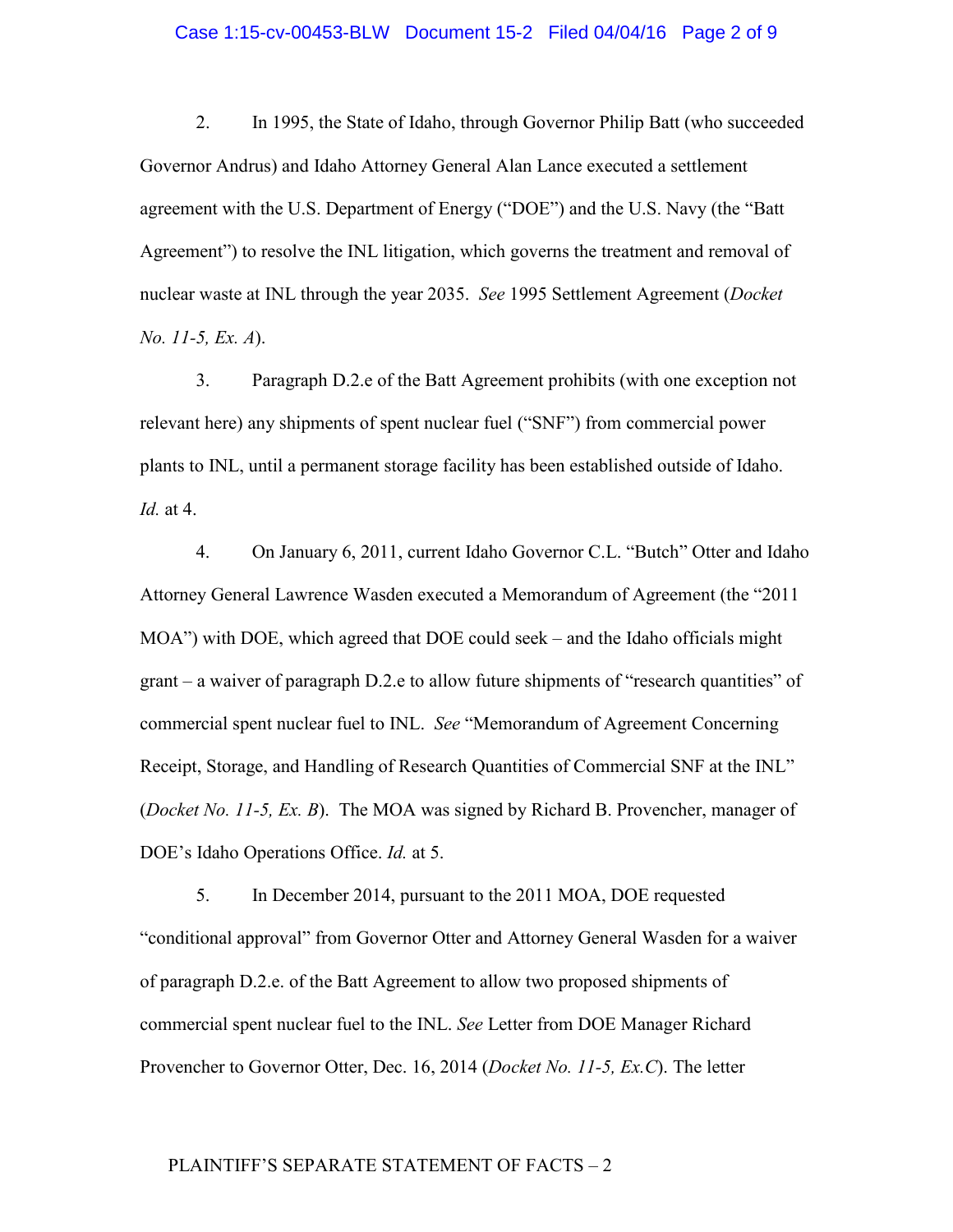#### Case 1:15-cv-00453-BLW Document 15-2 Filed 04/04/16 Page 3 of 9

requesting the waiver was signed by Richard B. Provencher, manager of DOE's Idaho Operations Office. *Id.* at 2.

6. Neither the State of Idaho nor the DOE provided advance public notice regarding DOE's waiver request. In early 2015, Governor Andrus learned about DOE's request for a waiver of paragraph D.2.e. of the Batt Agreement. *See* Attachment A hereto, Document ID-1. Both former Governors Andrus and Batt publicly voiced strong opposition to DOE's request because the Batt Agreement flatly bars shipping commercial spent nuclear fuel to INL and DOE is badly out of compliance with the agreement's cleanup requirements. *Id.*

### **Plaintiff's FOIA Request**

7. On January 22, 2015, Governor Andrus submitted a FOIA request to DOE seeking all documents relating to DOE's December 2014 requested waiver of the Batt Agreement for the proposed commercial spent nuclear fuel shipments and the 2011 MOA. Letter from Cecil D. Andrus to Alexander Morris, Jan. 22, 2015 (*Docket No. 11- 5,* Ex. 1).

8. Governor Andrus subsequently agreed to narrow the scope of his request to relate just to the December 2014 waiver request. *See* Letter from Laird Lucas to Shonda Humphrey, DOE, March 18, 2015 (*Docket No. 11-5,* Ex. 2). Governor Andrus also agreed that the search for responsive documents would be limited to the time period between January 1, 2012, and January 22, 2015. *See* E-mail from Laird Lucas to Shonda Humphrey, DOE, April 28, 2015 (*Docket No. 11-5,* Ex. 3).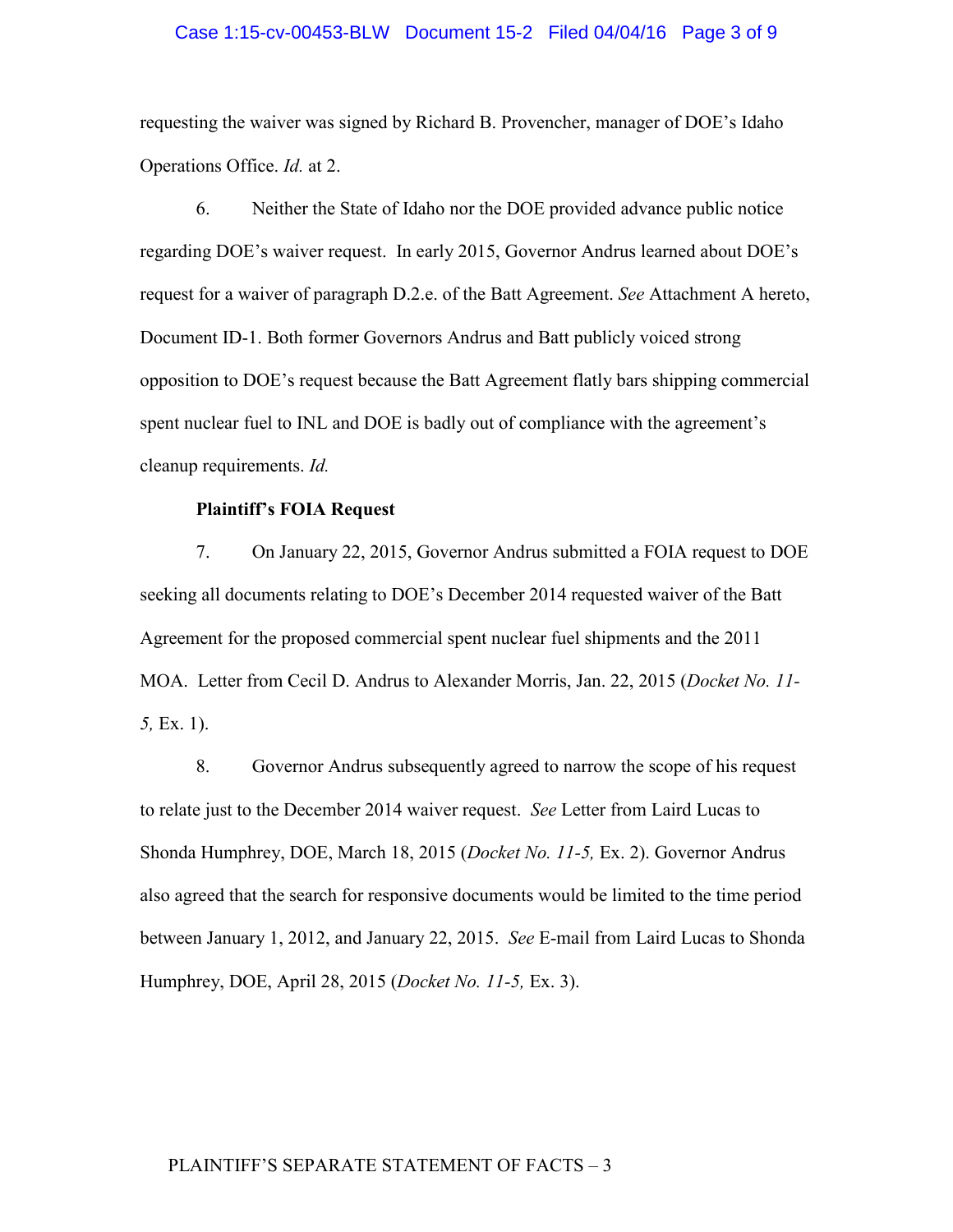### **DOE's July 2015 Initial FOIA Response**

9. DOE provided an initial response to Governor Andrus's FOIA request on July 10, 2015. *See* Letter from Alexander C. Morris to Cecil D. Andrus, July 10, 2015, (*Docket No. 11-5,* Ex. 4). In this initial response, DOE provided a letter and an index of the documents released, with forty-one documents. *Id.* The letter and index explain that DOE withheld information from thirty of the documents under FOIA Exemption 5. *Id.*

10. DOE has submitted the July 2015 response letter and index to the Court but not the documents provided along with the July 2015 response. *See Docket No. 11-5,*  Ex. 4. The complete set of documents as redacted by DOE and produced with the July 2015 response are thus provided herewith as Attachment A. *See* Attachment A hereto.

11. The July 2015 initial response letter indicated that FOIA Exemption 5 was being asserted to redact information in Attachment A under three claimed privileges, the deliberative process privilege, attorney-client privilege, or attorney work product privilege. *See Docket No. 11-5,* Ex. 4. However, neither the response letter nor the redacted documents indicate which privilege applied to any specific document or redaction. *See id*. & Attachment A. Furthermore, DOE did not indicate in the response letter whether it had taken reasonable steps to segregate factual information from exempt information, or identify any reasonably forseeable harm that could justify withholding the information from the public. *Id.*

12. The first response included an index, which listed the responsive documents from four specific DOE offices of origin. *See Docket No. 11-5,* Ex. 4 at \*2. The index identified two documents from the Idaho Office of Operations ("ID"), twentynine documents from the Office of Nuclear Energy ("NE"), ten documents from the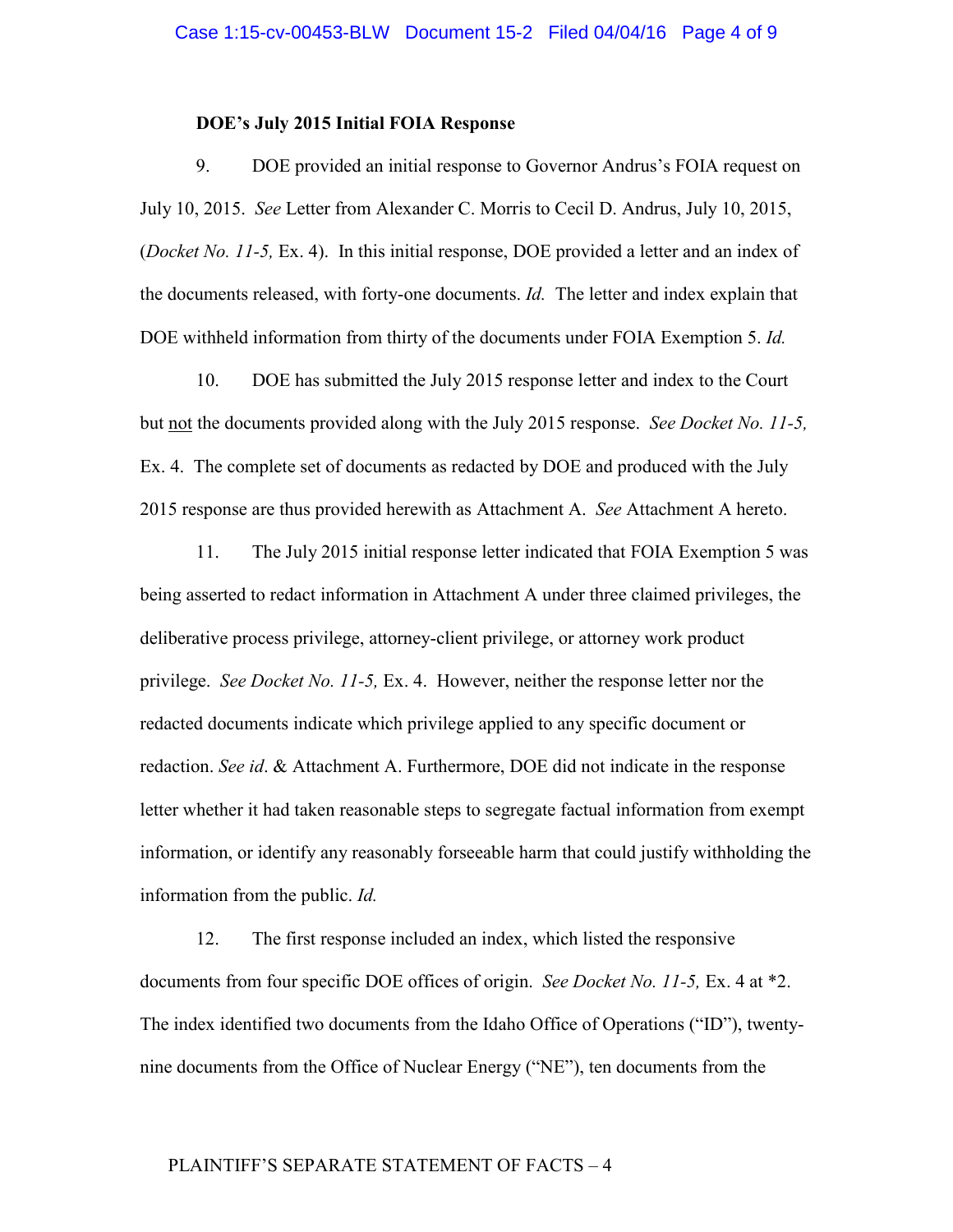#### Case 1:15-cv-00453-BLW Document 15-2 Filed 04/04/16 Page 5 of 9

Office of Congressional and Intergovernmental Affairs ("CI"), and zero documents from Office of the Executive Secretariat ("ES"). *Id.* The index identified the number of exemptions claimed, but did not indicate which documents relate to the exemptions. *Id.*

13. The July 2015 response letter did not include a response from the Office of General Counsel ("GC"), did not identify a responsible official for GC, and did not indicate whether GC had located any responsive documents or would assert any exemptions to withhold information. *Id.* Specifically, the first response stated only that "[t]his letter will service as a final response for ES, ID, CI, and NE. GC will respond under separate cover." *Id.*

14. The July 2015 response letter concluded by identifying Alexander C. Morris as the responsible DOE official and informed Governor Andrus that he must administratively appeal the decision within thirty calendar days or lose the right to judicial review in district court. *Id.* at \*5.

#### **Plaintiff's Administrative Appeal**

15. On August 10, 2015, Governor Andrus timely filed an administrative appeal challenging "DOE's partial denial of his FOIA request through the unlawful and excessive redaction of information under FOIA Exemption 5." *See* Letter from Laird Lucas to Director Marmolejos, Aug. 10, 2015 (*Docket No. 11-5,* Ex. 5), at 2.

16. The administrative appeal alleged that DOE's conclusory and generalized statements in the July 2015 initial response did not provide "detailed justification" for withholding information under Exemption 5, and that DOE failed to take reasonable steps to segregate non-exempt information. *Id.* at 4.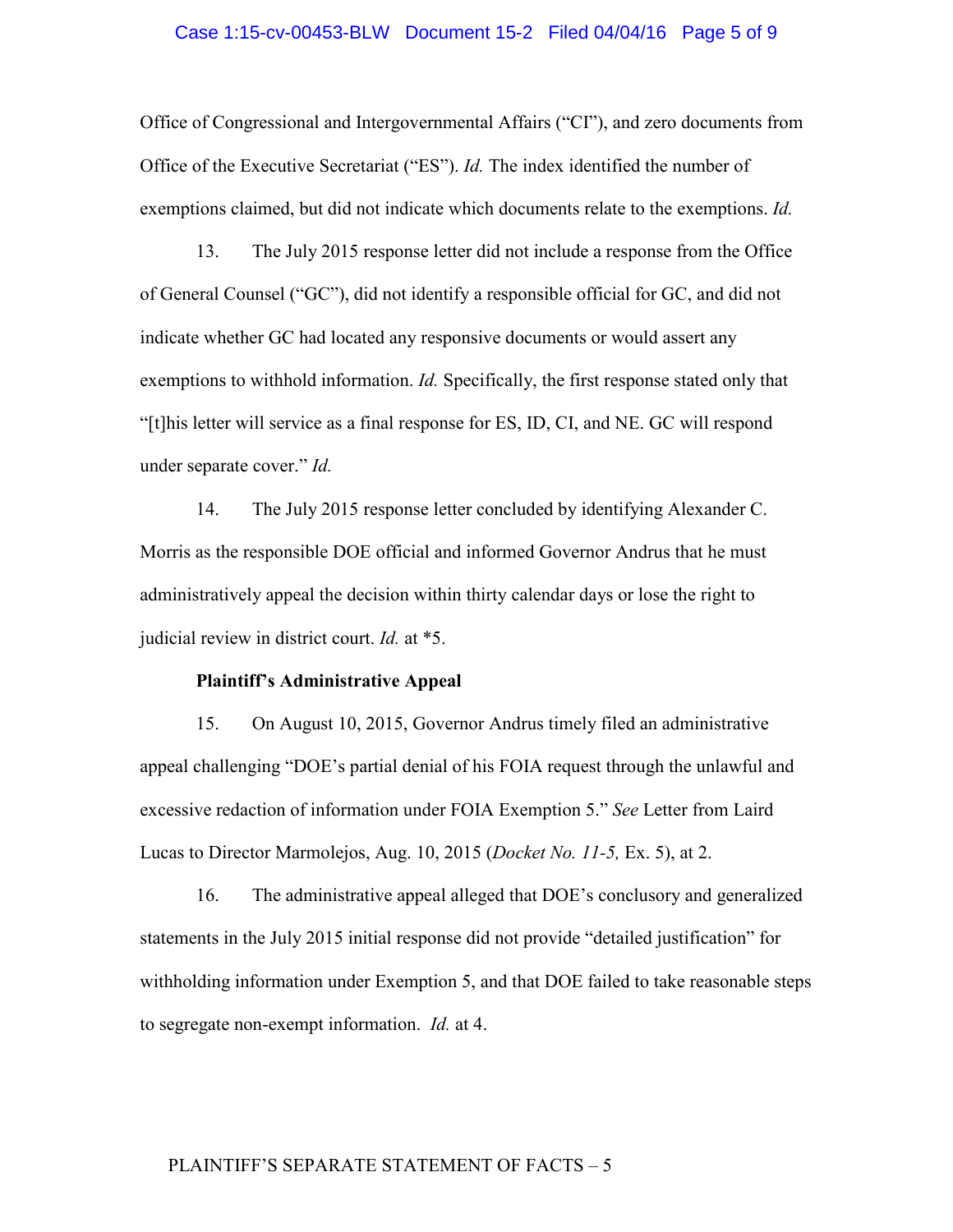### Case 1:15-cv-00453-BLW Document 15-2 Filed 04/04/16 Page 6 of 9

17. The administrative appeal also requested that DOE follow its own regulations and release all material withheld under Exemption 5 because disclosure is in the public interest. *Id.* at 5.

18. On August 20, 2015, the DOE's Office of Hearings and Appeals ("OHA") denied Governor Andrus's appeal. *See* Letter from Director Marmolejos to Laird Lucas, Aug. 20, 2015 (submitted as Attachment C hereto). OHA concluded that an adequate *Vaughn* index was not required at the administrative level, and that DOE had released enough information in the documents for Governor Andrus to understand DOE's basis for withholding information under Exemption 5. *Id.* at 4. OHA denied Governor Andrus's request for disclosure in the public interest under DOE regulations by restating the statutory language of Exemption 5. *Id.* The decision stated that it was "a final order of the Department of Energy from which any aggrieved party may seek judicial review pursuant to the provisions of 5 U.S.C. § 552(a)(4)(B)." *Id.* at 5.

19. Pursuant to this language of the OHA appeal denial, Governor Andrus filed this action on September 29, 2015. *See* Complaint (*Docket No. 1*).

#### **DOE's Final October 2015 FOIA Response**

20. On October 5, 2015, after this case was filed, DOE provided a second response to Governor Andrus on his January 2015 FOIA request. *See* Letter from Alexander C. Morris to Cecil D. Andrus (*Docket No. 11-5,* Ex. 6). The October 2015 response letter began by stating: "This is the final response to the request for information that you sent to the [DOE] under the [FOIA]." *Id.* at \*1.

21. The October 2015 final response included a second index and stated that DOE was providing thirty-eight additional documents from DOE's Office of General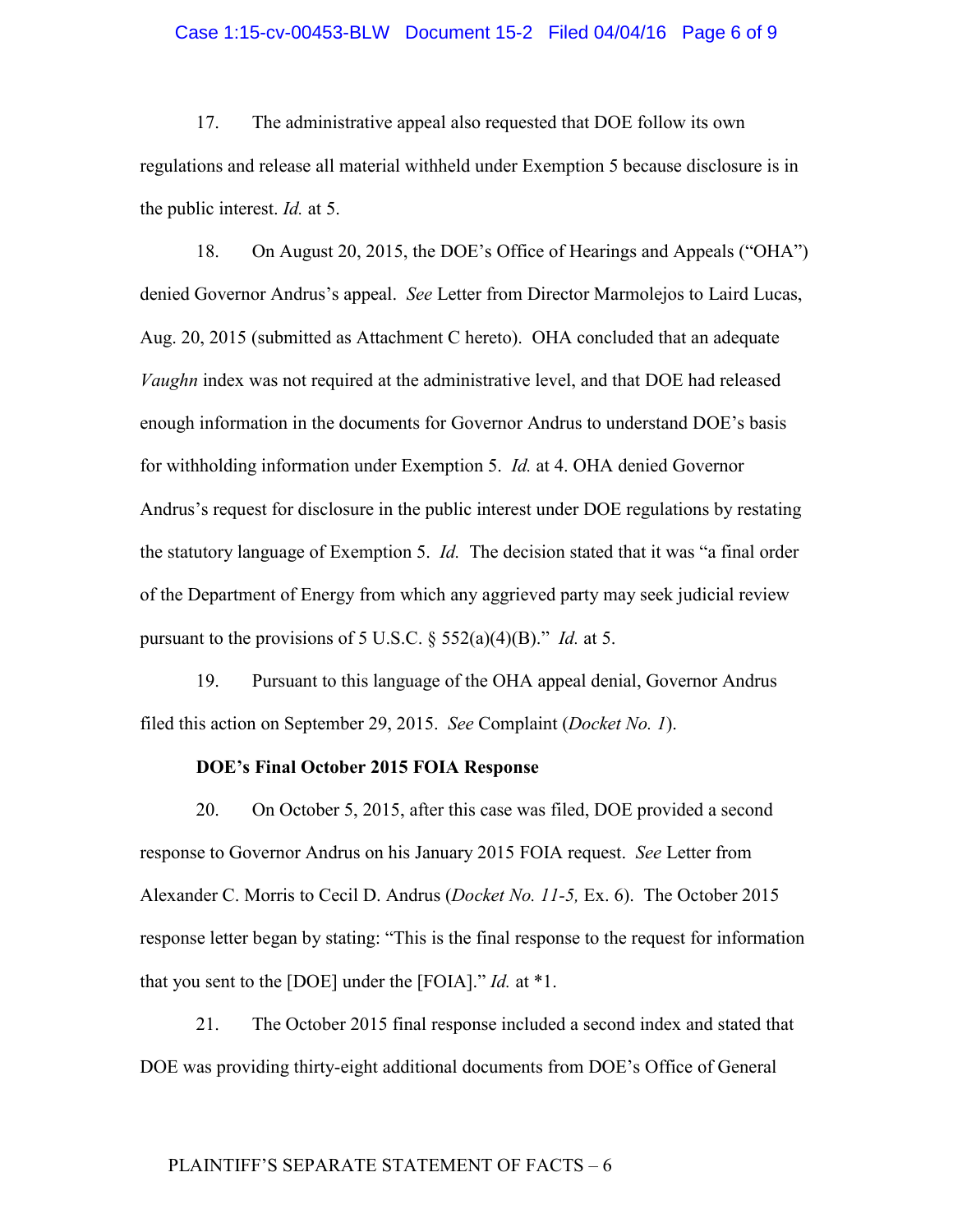#### Case 1:15-cv-00453-BLW Document 15-2 Filed 04/04/16 Page 7 of 9

Counsel labeled "GC 1-38." *Id.* at \*7. In the second response, DOE asserted Exemption 5 to withhold information from thirty-three of the responsive documents. *Id.*

22. Again, DOE has not submitted the actual documents included with the October 2015 final response to the Court, see *Docket No. 11-5,* Ex. 6, so Plaintiff is submitting them herewith as Attachment B. *See* Attachment B hereto.

23. Like the July 2015 initial response, the October 2015 final response letter indicated that FOIA Exemption 5 was being asserted to withhold information under claimed deliberative process, attorney-client, and attorney work product privileges. *See Docket No. 11-5, Ex. 6.* The final response letter was copied nearly verbatim from the first response letter, and neither the October 2015 response letter nor the redacted documents indicate which privilege applied to any specific document or redaction. *Compare Docket No. 11-5,* Exs. 4 & 6.

24. Unlike the July 2015 initial response, however, the October 2015 final response asserted that segregation of factual information was impossible because it is inextricably intertwined with privileged information in all thirty-three partially withheld documents. *Id.*

25. DOE's October 2015 response was a final determination on Governor Andrus's January 2015 FOIA request under 5 U.S.C. § 552(a)(6)(A)(i). Governor Andrus did not receive this final determination for more than eight months after he submitted the FOIA request (s*ee supra* ¶ 7); more than five months after he agreed to narrow the request in March and April 2015 (s*ee supra* ¶ 8), and after he already filed the complaint in this case (s*ee supra* ¶ 19).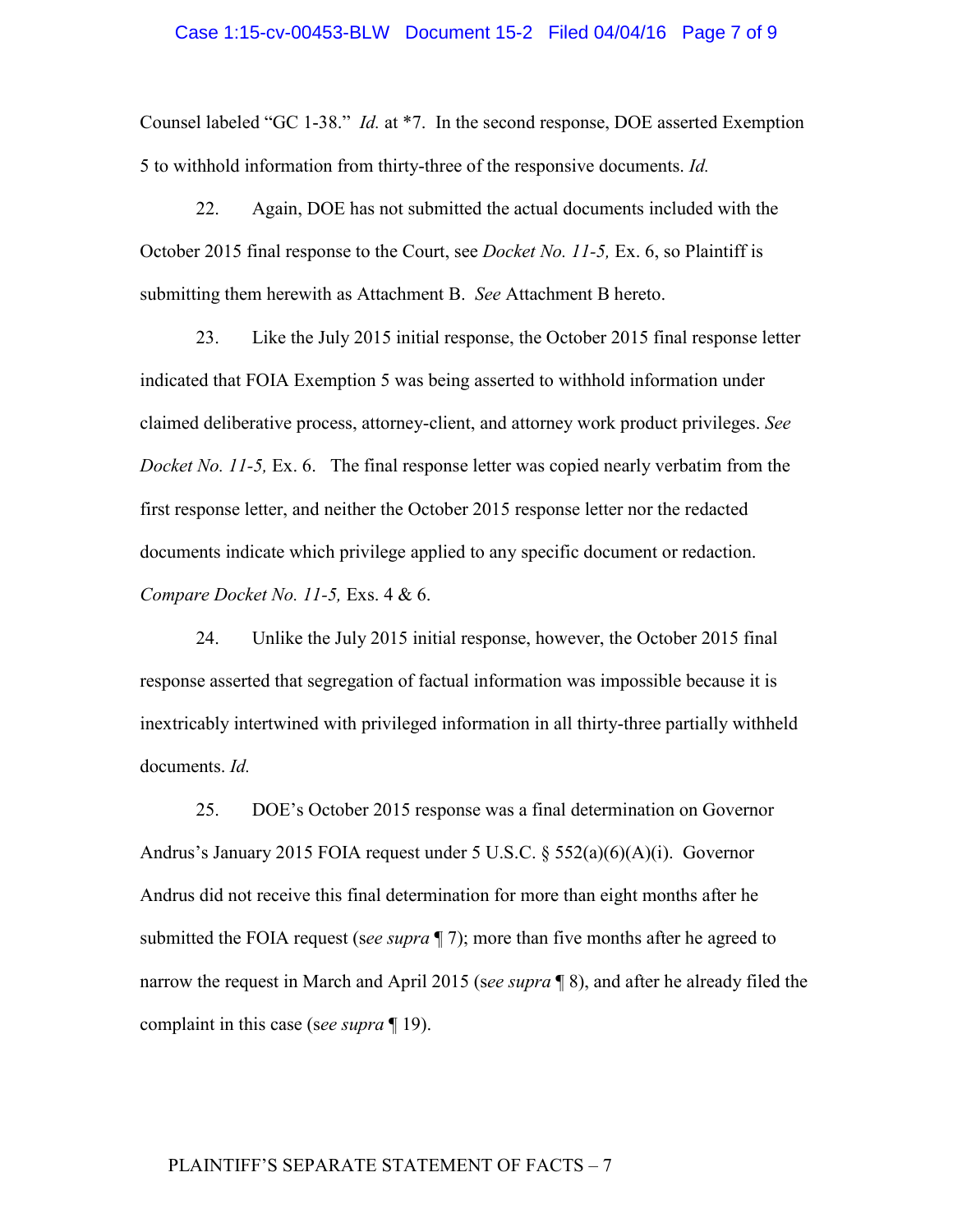### **DOE's Draft and Final** *Vaughn* **Indexes**

26. On December 18, 2015, counsel for DOE provided counsel for Governor Andrus with a draft *Vaughn* index, submitted as Attachment D hereto. The draft index was the first time DOE provided a document-specific justification for withholding information under the claimed FOIA Exemptions, including which Exemption 5 privilege was being asserted in each document. *Id.* However, the draft index did not indicate which privilege applied to specific redactions within each document where multiple privileges were asserted. *Id.*

27. On February 19, 2016, DOE submitted a final *Vaughn* index to the Court with its motion for summary judgment in this case. *See Docket No. 11-2*. The final *Vaughn* index is double the length of the draft index and contains forty-two changes in privilege assertions under Exemption 5. *Compare Docket No. 11-2 with* Attachment D hereto. Like the draft index, the final index does not indicate which privilege applies to specific redactions within each document where multiple privileges are asserted. *Id.*

28. The final *Vaughn* index contains six new assertions of the deliberative process privilege (GC-3, GC-5, GC-15, GC-16, GC34), four new assertions of the attorney work product exemption (GC-7, GC-8, GC-10, GC-15), and eighteen new assertions of the attorney-client privilege (GC-3, GC-5, GC-7, GC-8, GC-12, GC-16– GC-18, GC-25, GC-26, GC-28–GC-33, GC-35, GC-36). *See Docket No. 11-2*.

29. The final index also dropped thirteen prior assertions of the attorney work product exemption (NE-15, NE-16, NE,-20–NE-22, GC-1, GC-2, GC-4, GC-5, GC-16, GC-28, GC-30, GC-34) and one assertion of the attorney-client privilege (GC-34). *Id.*